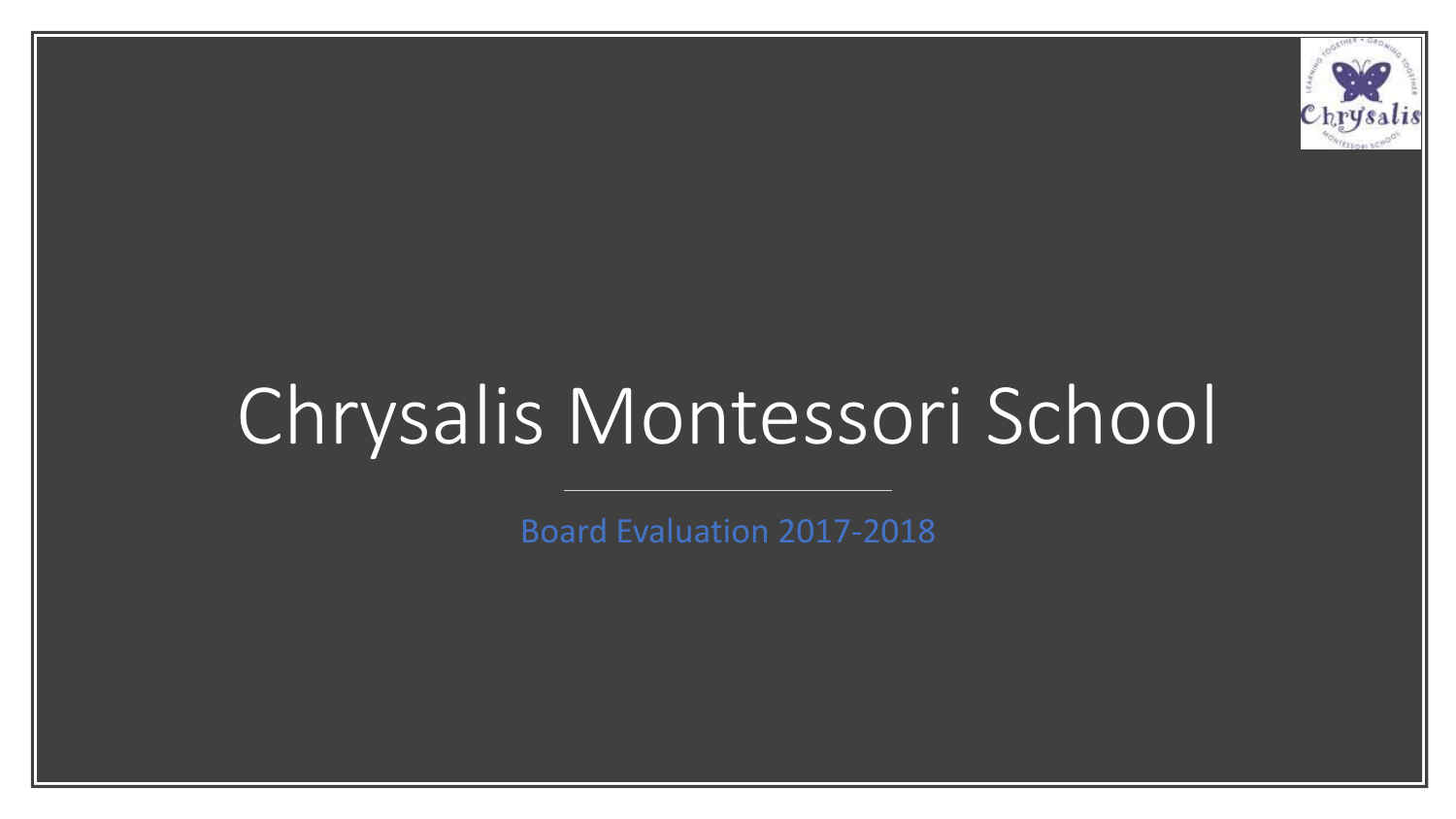

We are a community learning together and growing together to create a more joyous, just and sustainable world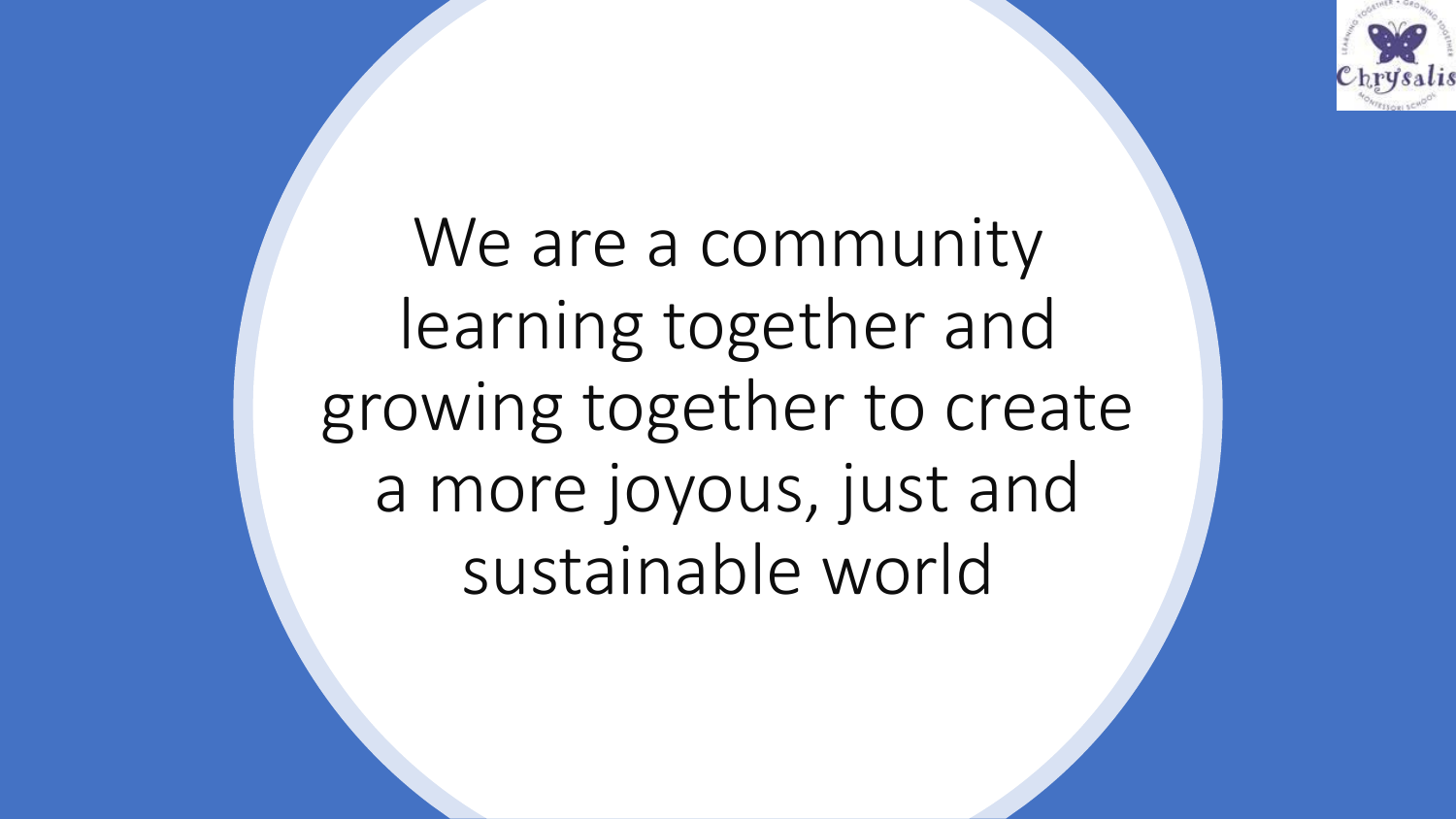

## Chrysalis Major Events 2017-2018

- Resignation of Paul Doherty, founding principal
- Community response to first appointee showed community's depth of feeling and meaning for the school
- Board navigated the community split and successfully appointed a new Principal start of T2
- Board supported transition team and new Principal through registration
- School Community demonstrated strengths of honest and open discussion, resilience, perseverance and hope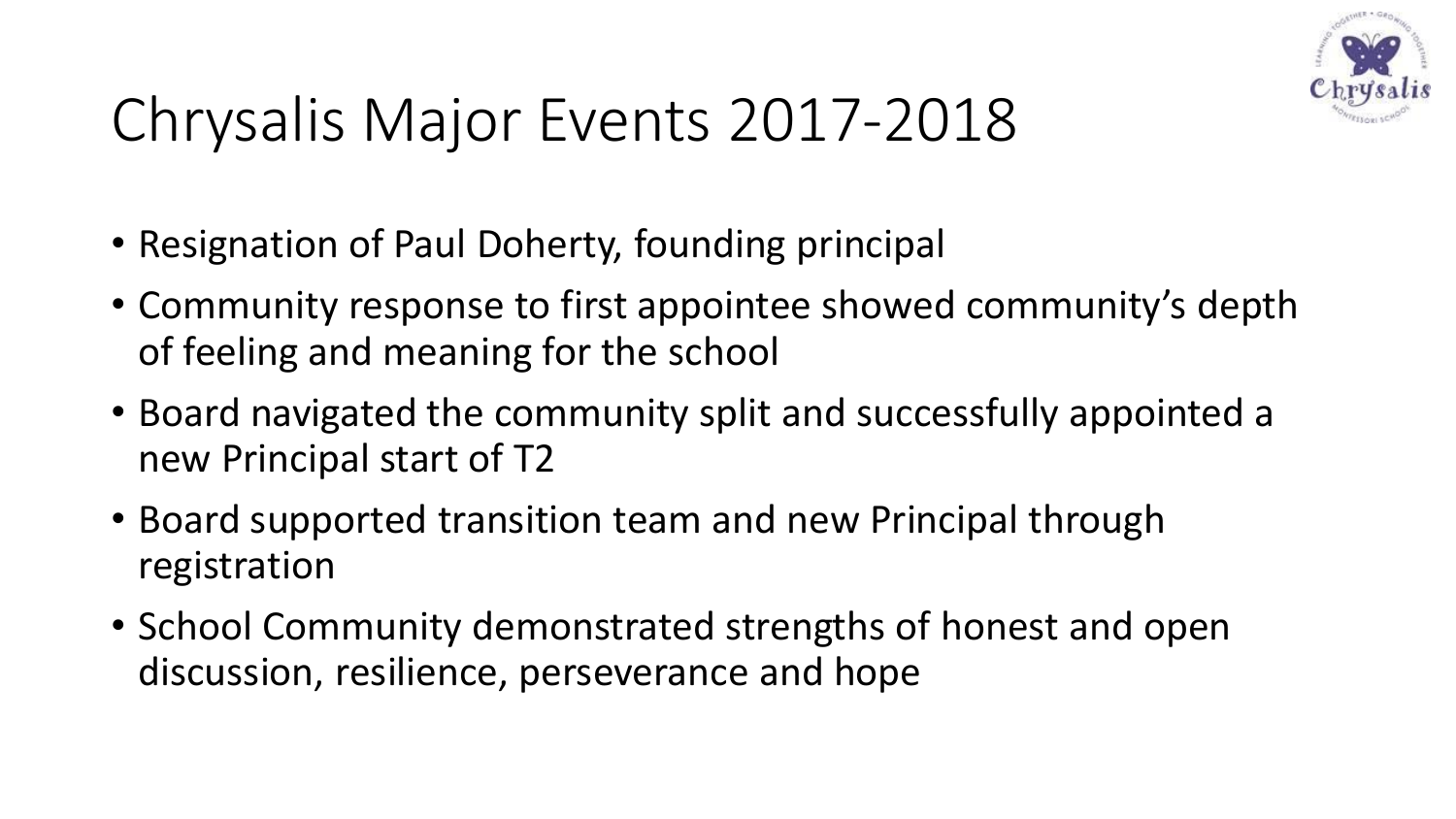

## Strategic Focus - Completion / on Track

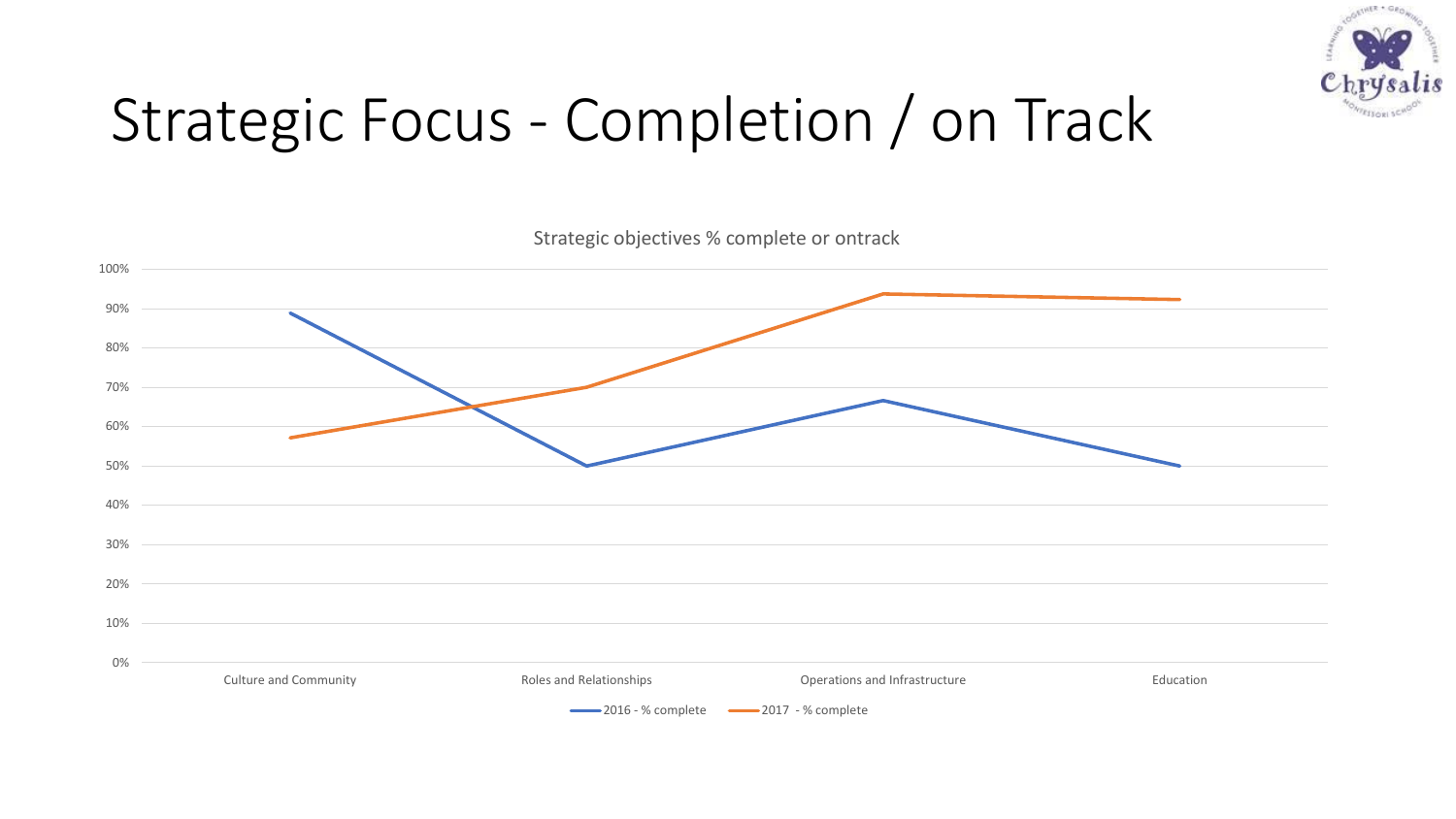

#### Business Plan 2017-2018

2017 % completed / on track



- **Culture and Community**
- **Roles and Relationships**
- Operations and Infrastructure
- **Education**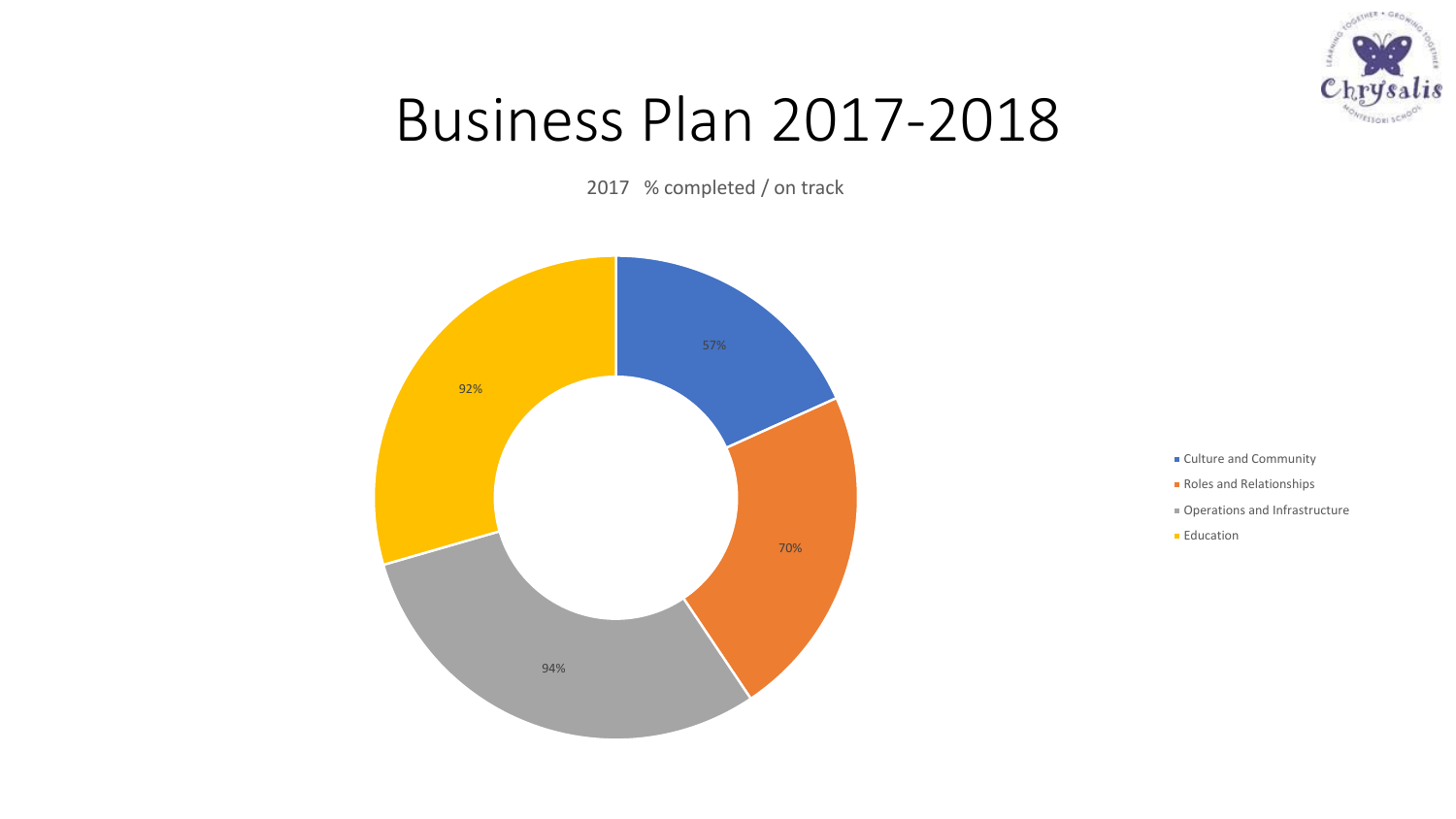

#### Business Plan 2017 – 2018 Summary

- Culture and community Whilst it was the least successfully completed area in terms of board performance, communication of values, rituals, community engagement and funding models are now underway. Additionally, review of SWOT analysis with a view to developing a marketing plan
- Roles and responsibilities Board: appointed new principal, reviewed the busy bee and volunteering structure Principal: reviewed peer review systems to enhance professional development and administrative models to ensure future sustainability
- Operations and Infrastructure Board: established a risk management process and appointed new principal Principal: focussed on establishing a maintenance plan, reviewed staff workloads, explored electronic recordkeeping and reviewed children's house students' transition to full time
- Education the Principal and management team continued to work on communicating the Chrysalis educational philosophy, exploring social emotional learning and the virtues program as well developing the camp, drama, music and extracurricular programs. Involving staff requests more in preparation of the annual budget was established.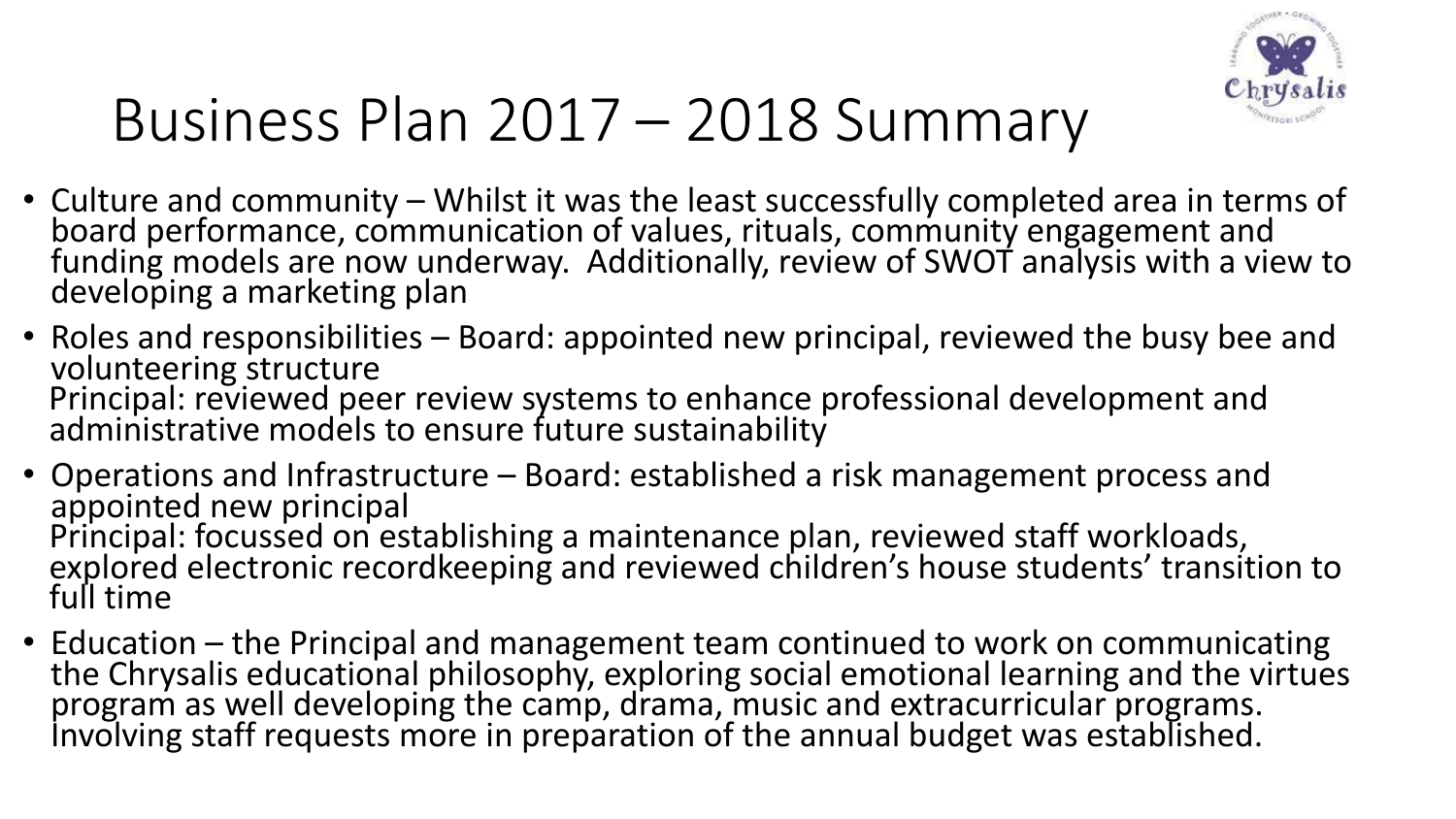

#### Board's Self Assessment 2017 & 2018

Board Self Report

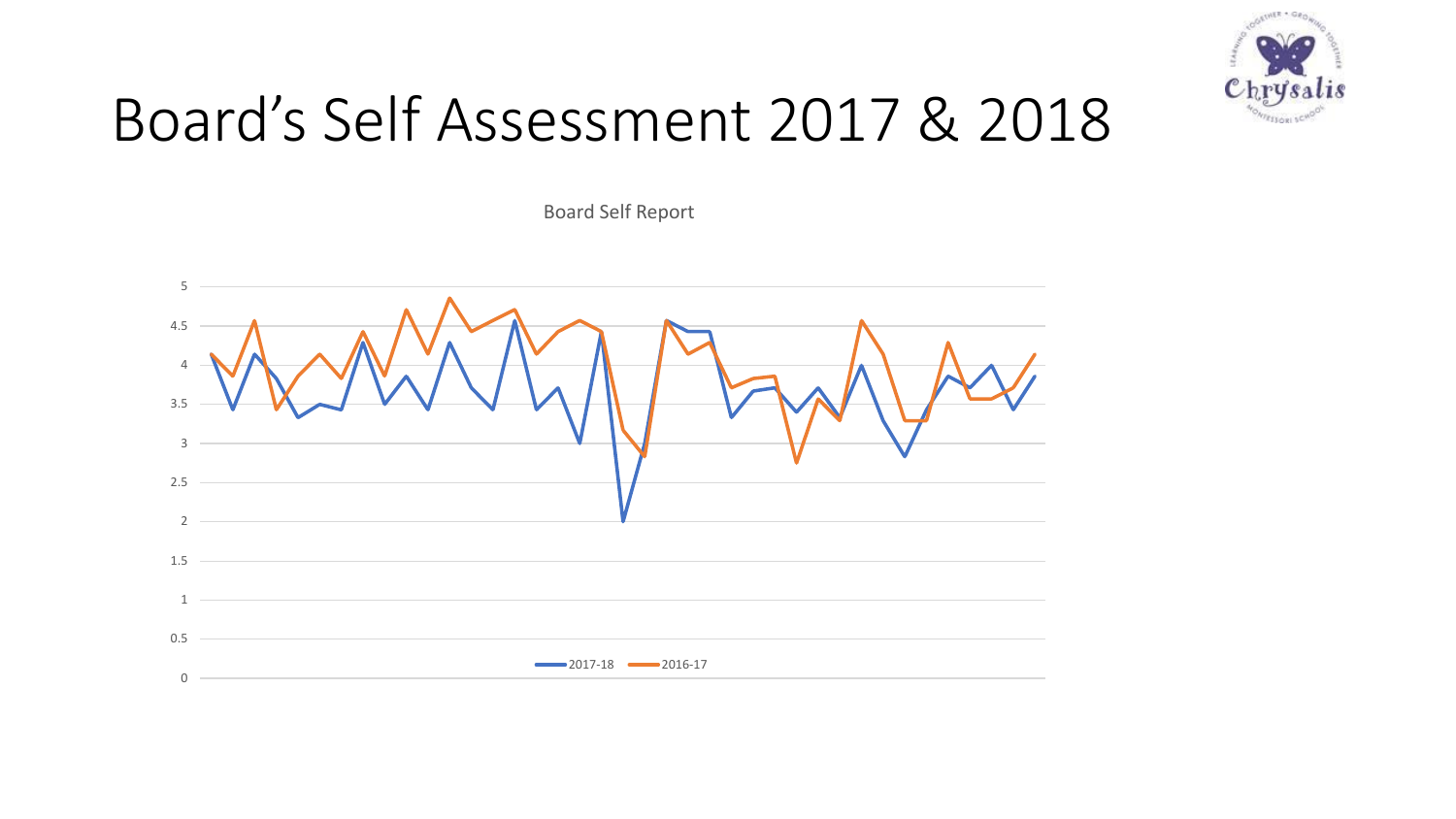## Summary of Board's Self Assessment



Board's Identified Strengths:

- Receives regular financial updates and adequately oversees financial performance
- Meetings allow for candid, constructive discussion and critical questioning with all board members participating fully and positively
- Budgets support the strategic plan
- Number of board meetings are sufficient to ensure effective governance
- Board members have sufficient expertise and knowledge

Areas of Board's Performance Identified as Requiring Improvement:

- Regular review of the Principal
- Regular review of the school's performance compared to schools mission and values
- Clarification of Board's terms of reference (especially for new members)
- Improve Board meetings: pre reading materials content and timings; plus managing agenda and length of Board meetings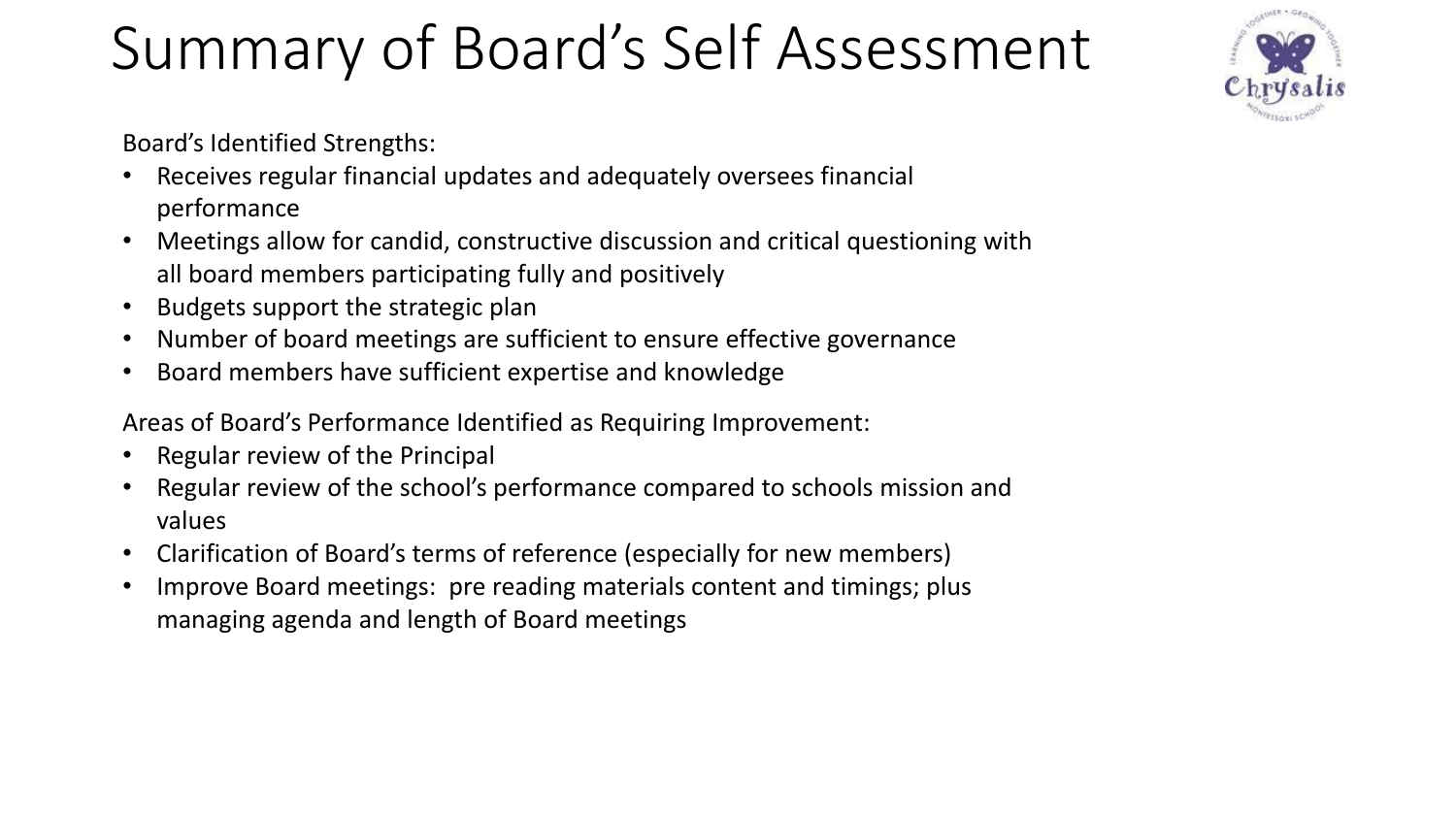

# Board & School Focus Going Forward (For discussion and agreement)

- Communicating Chrysalis' strengths
- Establishing relationships in the broader community
- School wellbeing
- Community assessment of the Board and Leadership
- Extend thinking and planning to 5-10 year plan (revisit Business Plan, identify future threats (particularly external), consider developments and our response
- Funding for schools (AISWA)